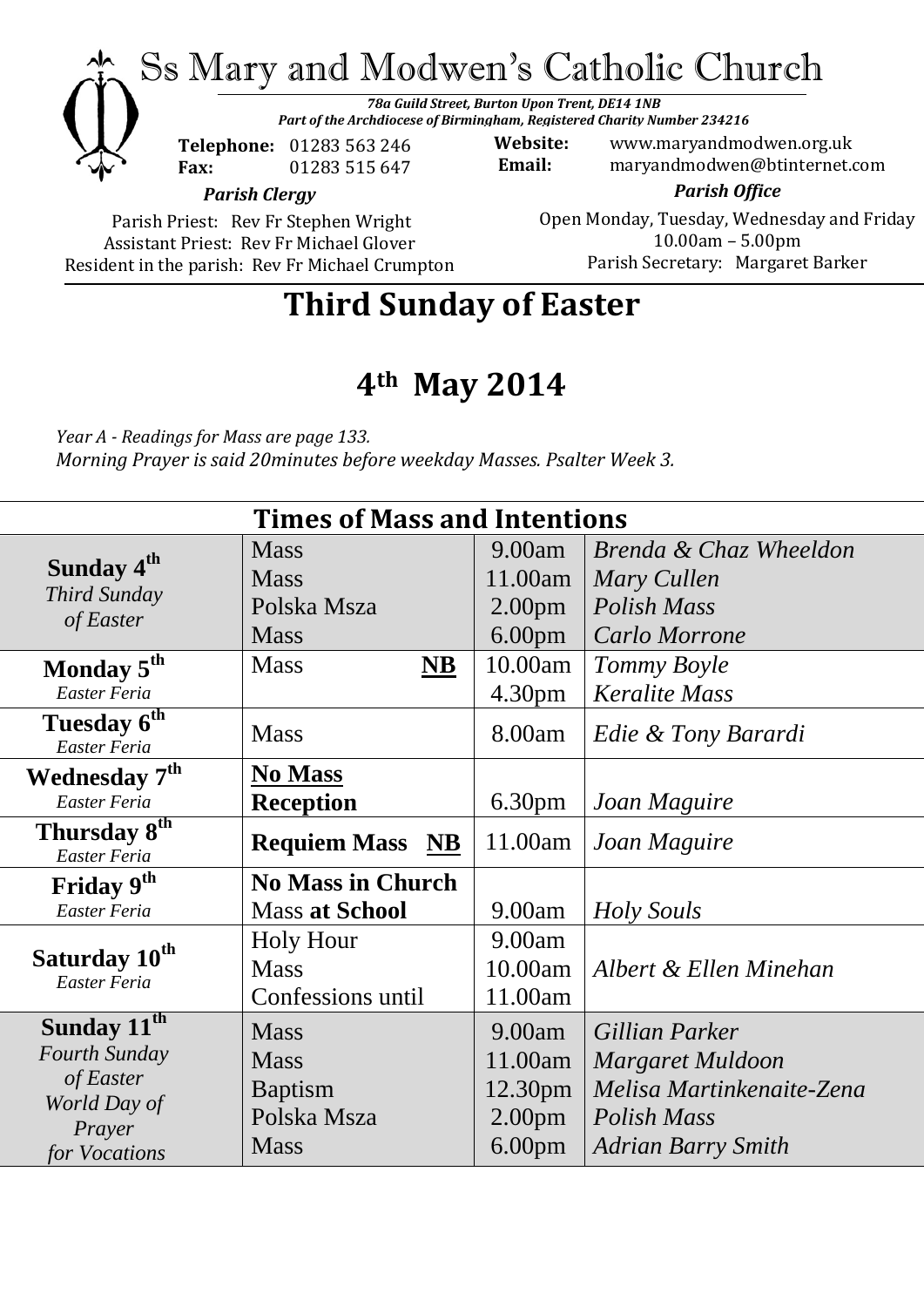### **Please pray for all the sick and housebound of the Parish:**

Kathleen Benson, David Hughes, Eileen Lee, Pat Bolton, Mary Burnside, David Hastilow, Maureen & Sidney Parker, Irene Hill, Olive Wilson, Eve Goode, Sarah Pursglove, Marjorie Staley, Marie Gibson, Martin Halligan, Martin Goddard, Merlin Joseph, Mary Hyde, Baby Katie, Betty Gould, Michael Wright, Tony Kerr-Delworth, Fr Bernard Shaughnessy, Mary Conway, Baby Tomasz Weedon, Kay Elizabeth Webster, Kirsty Freeman, Peter Hunt, Jonjo Finnegan, Michael Cobley, Russ Simpson, Brian & Rita Baldock, Joe & Marg Emery, Baby Niamh Rodriguez, Sylvia Breen, John Wain, Fr Rob Taylerson, Pete & Sue Hughes,Baby James Kersey, Baby Elsie Mae Freeman, Anne Cope, Alastair Furness, Damian Walsh, Arthur Walsh, Thomas McHugh, David Priest, Viv Saunders, Roz Fleetwood, James Cull, Isabel Kinsella, Paddy Griffin.

### **Lord Grant Eternal Rest to those who have died recently:**

Joan Maguire whose Reception is on Wednesday  $7<sup>th</sup>$  May at 6.30pm and Requiem Mass on Thursday  $8<sup>th</sup>$  May at 11.00am.

**Offertory Collection:** £347.99 (non Gift Aid); £439-92 (Gift Aid) Standing orders £460 (Gift Aid) thank you for your generosity.

Building & Development Fund – 454.30 Building & Development Fund running total: £31,707.50

This Weekend – Second Collection – Building & Development Fund Next Weekend – Retiring Collection – Clergy Training Fund  $18<sup>th</sup>$  May – Second Collection – Building & Development Fund

## **For Next Sunday 11th May: - Please Pray for the Priests**

C Pickering, A Batchelor, N Townsley **EUCHARISTIC MINISTER** Sunday – Rev Fr Bernard Garrett R Scott, J Joseph, J Fisher Monday – Rev Fr Philip Gay

L Stuart Tuesday – Rev Fr John Gilbert W Moloney, L Farrington, K Farrell Wednesday – Rev Fr Emmanuel Gili-Hammett

Pat&Irena/Rosemaryy&Annette/Diana&Paul Friday – Rev Fr Patrick Gilsenan

**CHURCH CLEANING**

Rosemary & Jane D

### **FLOWERS**

Barbara & Lee **PIETY SHOP**

Sarah & Marc, Beckie, 6pm on request

# **READERS and Seminarians of the Diocese:**

**TEA & COFFEE** Thursday – Rev Fr Michael Gilligan **CASHIERS** Saturday – Very Rev Canon Peter Gilsenan Mandy & Family **Mandy & Family** Sunday Next – Rev Fr Malcolm Glaze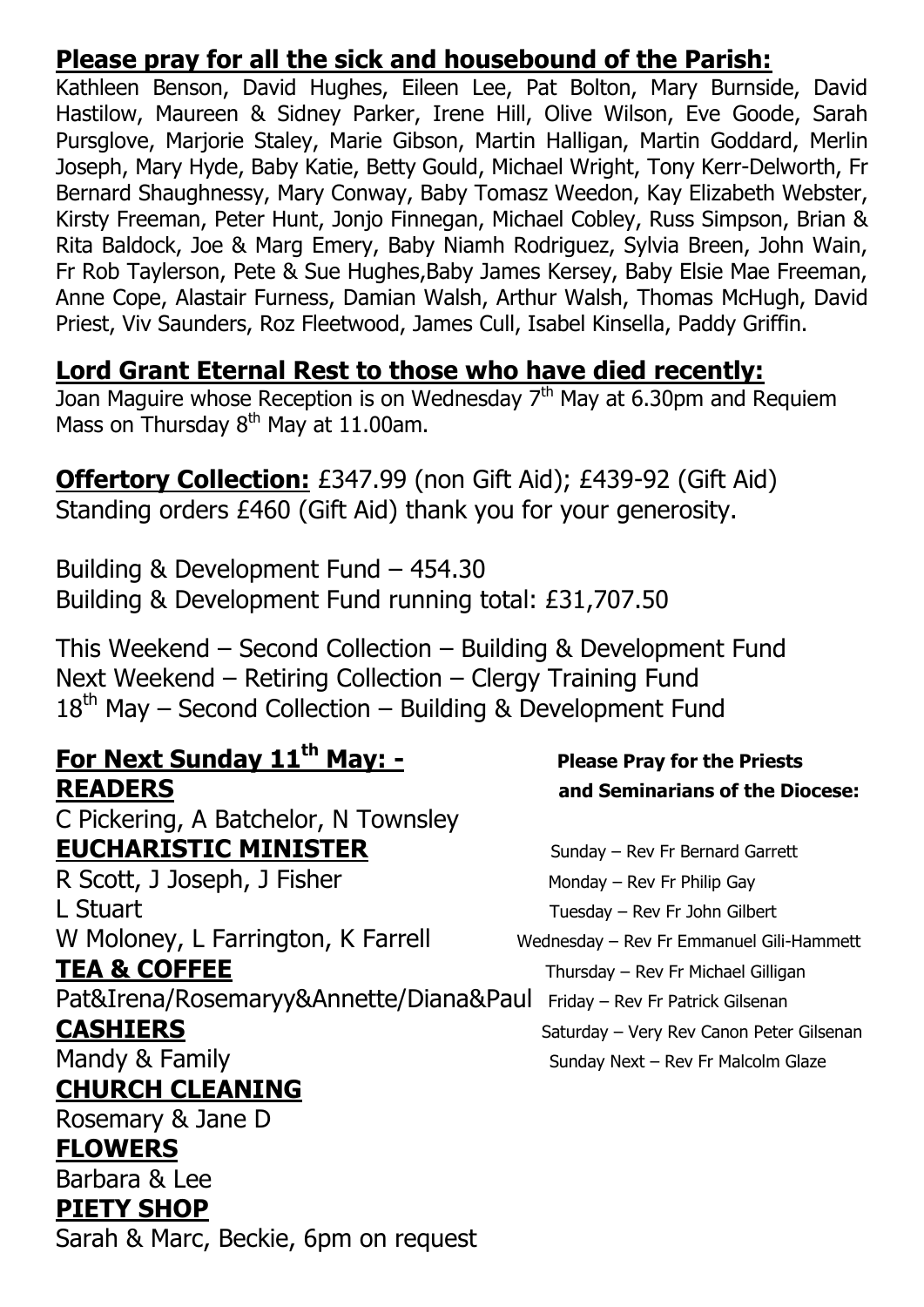**THE EASTER SEASON:** The fifty days from the Sunday of the Resurrection to Pentecost Sunday are celebrated in joy and exultation as one feast day, indeed as a "great Sunday".

**WEEKDAY MASS TIMES & MORNING PRAYER:** During the Heating Work Weekday Masses will be at 8am. During this time we will not be celebrating Morning Prayer together. You may of course pray it privately. **PLEASE NOTE** there will be no Mass in Church this Wednesday and Friday mornings.

**EASTER WALK WITH ME** Prayer booklets and calendars are available at the back of Church. Please give a donation in the marked wall box, if you wish to.

**EASTER BIBLE ALIVE** available from the Stephen Room.

**WORLD DAY OF PRAYER FOR VOCATIONS:** Next Sunday is the World Day of Prayer for Vocations to the Priesthood, Diaconate and Religious life. Please do pray for vocations, pray that men and women will respond to the Lord's call to "follow me".

The retiring collection next Sunday is taken for the Birmingham Archdiocese Clergy training Fund. Thank you for your generosity.

**DVD PRESENTATIONS AND DISCUSSION:** DVD presentations by Fr Robert Barron entitled 'Catholicism' recommence on Thursday evenings in the Parish Hall, with an opportunity for discussion and refreshments. The next meetings are  $8^{th}$ , 15<sup>th</sup> and 22<sup>nd</sup> May, 7.15pm for a 7.30pm start.

**PARISH LOTTERY:** Last week 94 numbers played. Winning Number -29**,** Joe & Tricia **-** £47.00.Please advise us of your full name so we can issue a cheque. Also uncollected prizes for Chris Bailey & David Rowley still awaiting collection. Thank you.

**200 CLUB:** Prizes for April 2014 are:  $1<sup>st</sup> - 165 - Mrs$  I Hill,  $2<sup>nd</sup> - 164 -$ Mrs M Leece, 3rd – 153 – Mrs R Taylor. April Prizes can be collected and subscriptions for 2014 can paid after the 9am & 11am Masses on Sunday 4<sup>th</sup> May. You can, of course, place subscriptions in an envelope marked with your NAME & NUMBER and hand it in at the presbytery, if you so wish. There are quite a few numbers not yet taken up. So, if you would like to subscribe, please see Mike Pearson or contact the Parish Office. The subscription is £1 per month, with monthly prizes of £50, £20 and £10.

**OFFERTORY ENVELOPES:** The new envelopes are ready for collection from the Stephen Room after Mass **TODAY**. For more information about the envelopes and Gift Aid please contact the Parish Office.